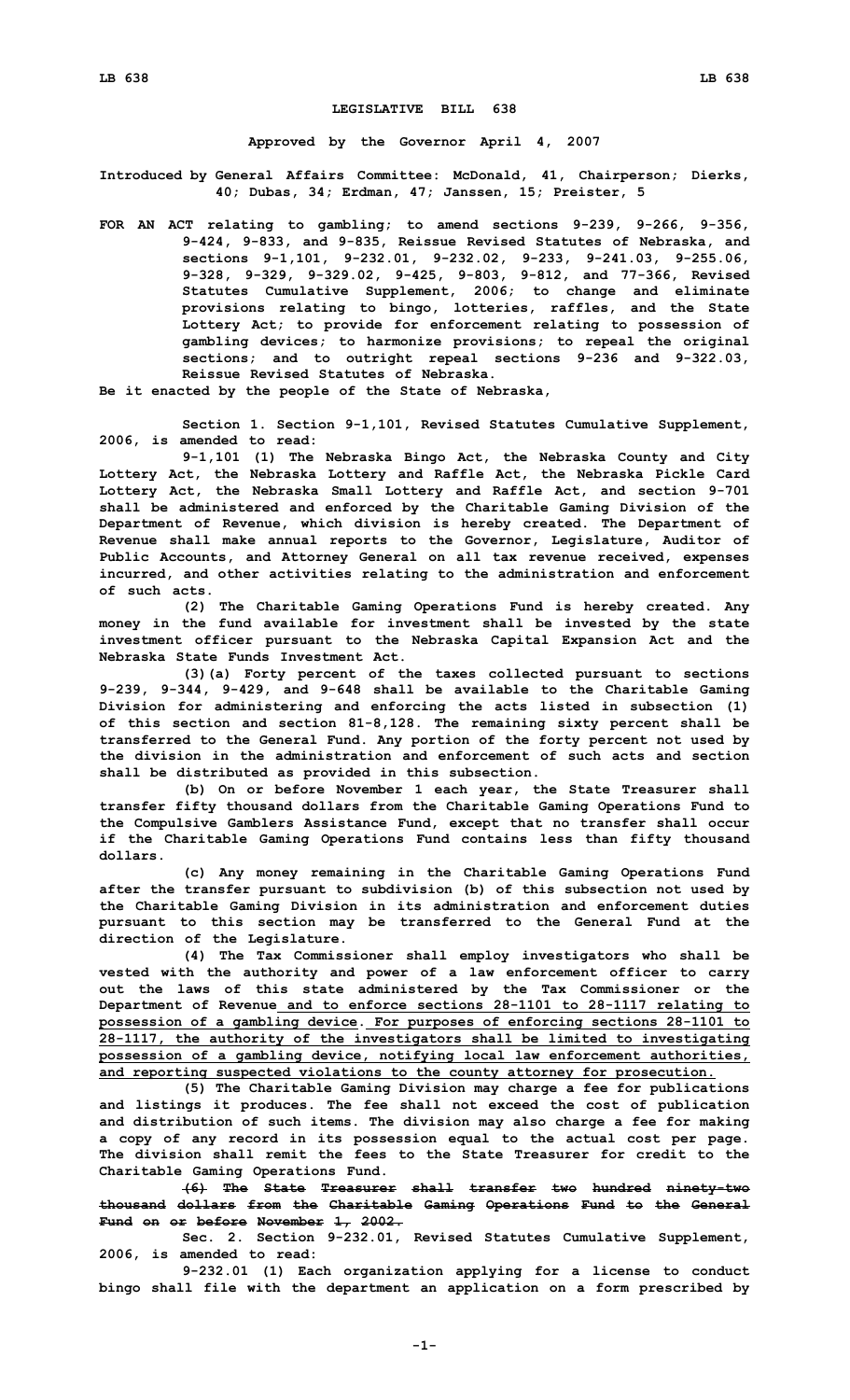**the department. Each application shall include:**

**(a) The name and address of the applicant organization;**

**(b) Sufficient facts relating to the incorporation or organization of the applicant organization to enable the department to determine if the organization is eligible for <sup>a</sup> license pursuant to section 9-231;**

**(c) The name and address of each officer of the applicant organization;**

**(d) The name, address, social security number, years of membership, and date of birth of one bona fide and active member of the organization who will serve as the organization's bingo chairperson; and**

**(e) The name, address, social security number, years of membership, and date of birth of no more than three bona fide and active members of the organization who will serve as alternate bingo chairpersons.**

**(2) In addition, each applicant organization shall include with the application:**

**(a) The name, address, social security number, date of birth, and years of membership of an active and bona fide member of the applicant organization to be licensed as the utilization-of-funds member. Such person shall have been an active and bona fide member of the applicant organization for at least one year preceding the date the application is filed with the department unless the applicant organization can provide evidence that the one-year requirement would impose an undue hardship on the organization. All utilization-of-funds members shall sign <sup>a</sup> sworn statement indicating that they agree to comply with all provisions of the Nebraska Bingo Act and all rules and regulations adopted pursuant to the act, that they will insure that no commission, fee, rent, salary, profits, compensation, or recompense will be paid to any person or organization, except payments authorized by the act, and that all profits will be spent only for lawful purposes. A fee of twenty forty dollars shall be charged for <sup>a</sup> license for each utilization-of-funds member, and the department may prescribe <sup>a</sup> separate application form for such license;**

**(b) For <sup>a</sup> Class II license only, the name, address, social security number, and date of birth of the individual to be licensed as the gaming manager. Such person shall be required to sign <sup>a</sup> sworn statement indicating that he or she agrees to comply with all provisions of the Nebraska Bingo Act, the Nebraska Lottery and Raffle Act, the Nebraska Pickle Card Lottery Act, the Nebraska Small Lottery and Raffle Act, and all rules and regulations adopted pursuant to such acts. A fee of fifty one hundred dollars shall be charged for <sup>a</sup> license for each gaming manager, and the department may prescribe <sup>a</sup> separate application form for such license;**

**(c) The name and address of the owner or lessor of the premises in which bingo will be conducted; and**

**(d) Any other information which the department deems necessary, including, but not limited to, copies of any and all lease or rental agreements and contracts entered into by the organization relative to its bingo activities.**

**(3) The information required by this section shall be kept current. A licensed organization shall notify the department within thirty days if any information in the application is no longer correct and shall supply the correct information.**

**(4) Except for <sup>a</sup> limited period bingo, <sup>a</sup> licensed organization shall not conduct any bingo game or occasion at any time, on any day, at any location, or in any manner different from that described in its most recent filing with the department unless prior approval has been obtained from the department. A request for approval to change the day, time, or location of <sup>a</sup> bingo occasion shall be made by the bingo chairperson, in writing, at least thirty days in advance of the date the proposed change is to become effective.**

**(5) No bingo chairperson, alternate bingo chairperson, utilization-of-funds member, or gaming manager for an organization shall be connected with, interested in, or otherwise concerned directly or indirectly with any party licensed as <sup>a</sup> manufacturer, distributor, or commercial lessor pursuant to the Nebraska Bingo Act or with any party licensed as <sup>a</sup> manufacturer or distributor pursuant to the Nebraska Pickle Card Lottery Act.**

**(6) No person shall act as <sup>a</sup> gaming manager until he or she has received <sup>a</sup> license from the department. A gaming manager may apply for <sup>a</sup> license to act as <sup>a</sup> gaming manager for more than one licensed organization by completing <sup>a</sup> separate application and paying the fifty-dollar license fee for each organization for which he or she intends to act as <sup>a</sup> gaming manager. No gaming manager shall be <sup>a</sup> bingo chairperson or alternate bingo chairperson, and no gaming manager shall hold any other type of license issued under the Nebraska Bingo Act, the Nebraska Lottery and Raffle Act, and or the Nebraska Pickle Card Lottery Act.**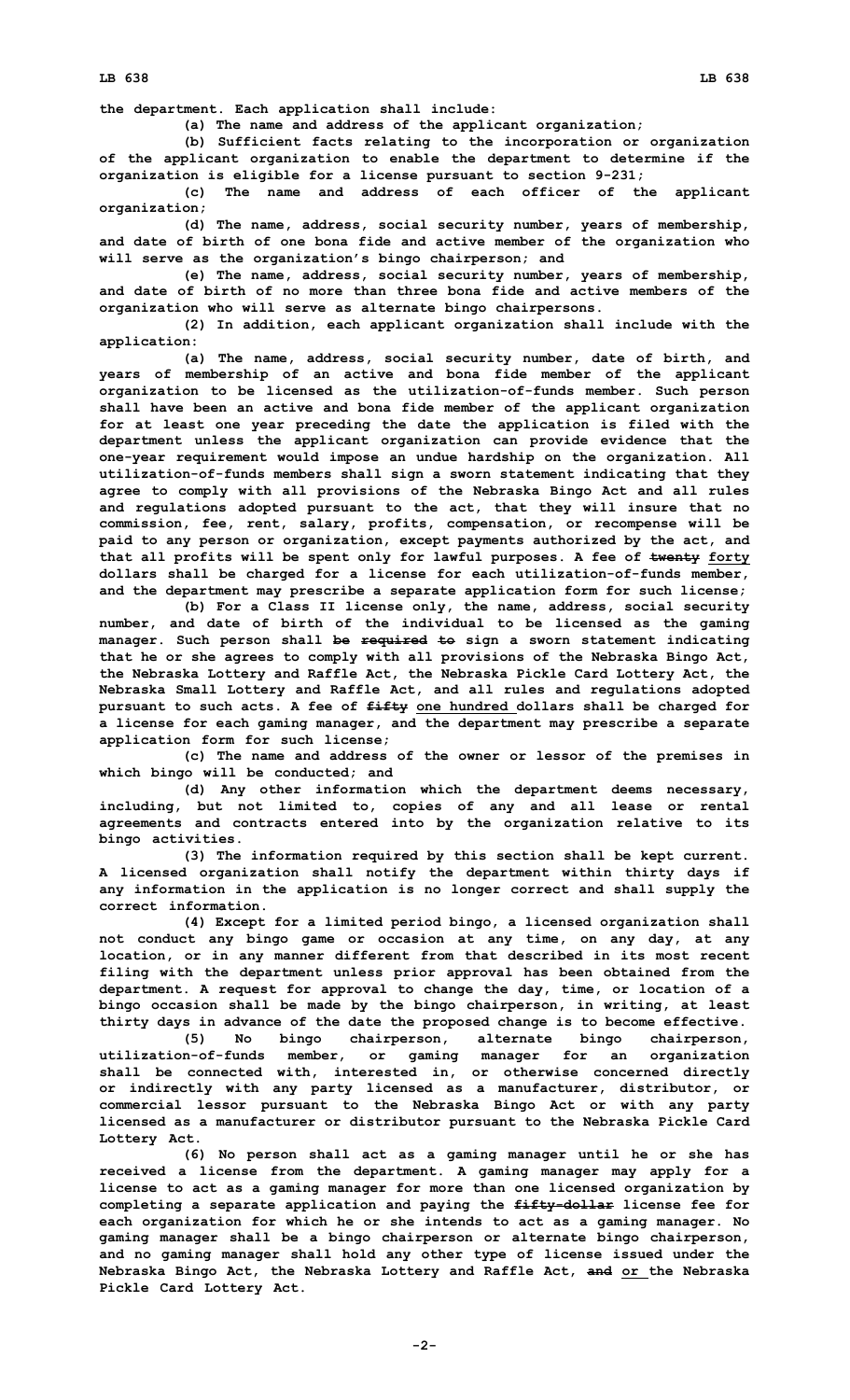**(7) No person shall act as <sup>a</sup> utilization-of-funds member until he or she has received <sup>a</sup> license from the department. A utilization-of-funds member shall not hold any other type of license issued under the Nebraska Bingo Act, the Nebraska Lottery and Raffle Act, and the Nebraska Pickle Card Lottery Act, except that <sup>a</sup> utilization-of-funds member may also be designated as the bingo chairperson or alternate bingo chairperson for the same organization.**

**Sec. 3. Section 9-232.02, Revised Statutes Cumulative Supplement, 2006, is amended to read:**

**9-232.02 (1) Except as otherwise provided in this section, all All licenses to conduct bingo and licenses issued to utilization-of-funds members, gaming managers, or commercial lessors shall expire on September 30 of each year or such other date as the department may prescribe by rule and regulation and may be renewed annually. as provided in this section and may be renewed biennially. An application for license renewal shall be submitted at least forty-five days prior to the expiration date of the license. The department may prescribe <sup>a</sup> separate application form for renewal purposes for any license application required by the Nebraska Bingo Act. The renewal application may require such information as the department deems necessary for the proper administration of the act.**

**(2) Commencing October 1, 2001, <sup>a</sup> <sup>A</sup> license to conduct bingo issued to <sup>a</sup> nonprofit organization holding <sup>a</sup> certificate of exemption under section 501(c)(3) or (c)(4) of the Internal Revenue Code and any license issued to <sup>a</sup> utilization-of-funds member or gaming manager for such nonprofit organization shall be <sup>a</sup> biennial license, shall expire on September 30 of each odd-numbered year or on such other date as the department may prescribe by rule and regulation. , and may be renewed biennially. The biennial license fee for <sup>a</sup> utilization-of-funds member shall be forty dollars and the biennial license fee for <sup>a</sup> gaming manager shall be one hundred dollars.**

**(3) Commencing October 1, 2002, <sup>a</sup> <sup>A</sup> license to conduct bingo issued to <sup>a</sup> nonprofit organization holding <sup>a</sup> certificate of exemption under section 501(c)(5), (c)(8), (c)(10), or (c)(19) of the Internal Revenue Code or any volunteer fire company or volunteer first-aid, rescue, ambulance, or emergency squad and any license issued to <sup>a</sup> utilization-of-funds member or gaming manager for such nonprofit organization or volunteer fire company or volunteer first-aid, rescue, ambulance, or emergency squad shall be <sup>a</sup> biennial license, shall expire on September 30 of each even-numbered year or on such other date as the department may prescribe by rule and regulation. , and may be renewed biennially. The biennial license fee for <sup>a</sup> utilization-of-funds member shall be forty dollars and the biennial license fee for <sup>a</sup> gaming manager shall be one hundred dollars.**

**(4) Commencing October 1, 2001, <sup>A</sup> license issued to <sup>a</sup> commercial lessor license shall be <sup>a</sup> biennial license, shall expire on September 30 of each odd-numbered year or on such other date as the department may prescribe by rule and regulation. , and may be renewed biennially.**

**Sec. 4. Section 9-233, Revised Statutes Cumulative Supplement, 2006, is amended to read:**

**9-233 (1) The department may issue an applicant organization one of the following classes of bingo licenses:**

**(a) <sup>A</sup> Class <sup>I</sup> license which shall include organizations with gross receipts from the conduct of bingo which are less than one hundred thousand dollars per twelve-month period commencing October 1 of each year or such other date as the department may prescribe by rule and regulation; or**

**(b) <sup>A</sup> Class II license which shall include organizations with gross receipts from the conduct of bingo equal to or greater than one hundred thousand dollars per twelve-month period commencing October 1 of each year or such other date as the department may prescribe by rule and regulation.**

**(2) For purposes of this section, when bingo occasions are conducted on <sup>a</sup> joint basis by two or more licensed organizations, the class of license required shall be determined based upon the combined gross receipts of all licensed organizations involved in the conduct of the bingo occasion.**

**(3)(a) Except as otherwise provided in this subsection, <sup>a</sup> fee of fifteen (3) <sup>A</sup> biennial fee of thirty dollars shall be charged for <sup>a</sup> Class <sup>I</sup> license, and <sup>a</sup> biennial fee of fifty one hundred dollars shall be charged for a Class II license.**

**(b) Commencing October 1, 2001, <sup>a</sup> biennial license fee of thirty dollars shall be charged for <sup>a</sup> Class I license issued to <sup>a</sup> nonprofit organization holding <sup>a</sup> certificate of exemption under section 501(c)(3) or (c)(4) of the Internal Revenue Code, and <sup>a</sup> biennial license fee of one hundred dollars shall be charged for <sup>a</sup> Class II license issued to <sup>a</sup> nonprofit organization holding <sup>a</sup> certificate of exemption under section 501(c)(3) or (c)(4) of the Internal Revenue Code.**

**(c) Commencing October 1, 2002, <sup>a</sup> biennial license fee of thirty**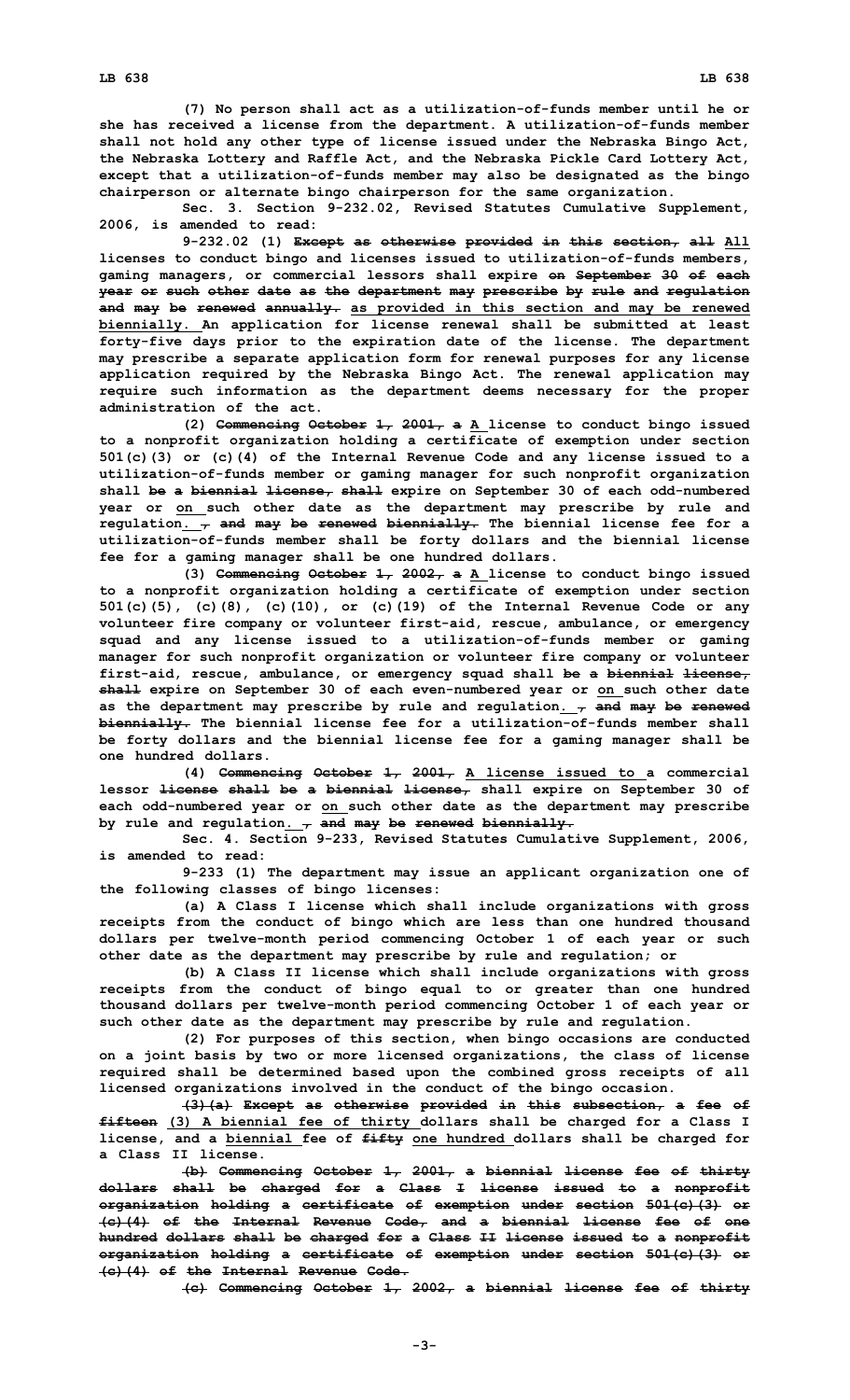**dollars shall be charged for <sup>a</sup> Class I license issued to <sup>a</sup> nonprofit organization holding <sup>a</sup> certificate of exemption under section 501(c)(5), (c)(8), (c)(10), or (c)(19) of the Internal Revenue Code or any volunteer fire company or volunteer first-aid, rescue, ambulance, or emergency squad, and <sup>a</sup> biennial license fee of one hundred dollars shall be charged for <sup>a</sup> Class II license issued to <sup>a</sup> nonprofit organization holding <sup>a</sup> certificate of exemption under section 501(c)(5), (c)(8), (c)(10), or (c)(19) of the Internal Revenue Code or any volunteer fire company or volunteer first-aid, rescue, ambulance, or emergency squad.**

**(4) The department shall adopt and promulgate rules and regulations to establish reporting requirements for each class of license issued.**

**Sec. 5. Section 9-239, Reissue Revised Statutes of Nebraska, is amended to read:**

**9-239 (1) The department shall collect <sup>a</sup> state tax of three percent on the gross receipts received from the conducting of bingo within the state. The tax shall be remitted to the department. The department shall remit the tax to the State Treasurer for credit to the Charitable Gaming Operations Fund. The tax shall be remitted quarterly, not later than thirty days after the close of the preceding quarter, together with any other reports as may be required by the department.**

**(2) Until January 1, 1999, any city or village is hereby directed to impose <sup>a</sup> tax of one percent on the gross receipts received from the conducting of bingo within such city or village. Until January 1, 1999, where bingo is conducted on an excursion or dinner train or outside the limits of any incorporated city or village, the county in which such bingo is conducted shall impose <sup>a</sup> tax of one percent on the gross receipts from the conducting of bingo on an excursion or dinner train or outside the corporate limits of such city or village. Such tax shall be credited to the general fund of the county, city, or village which issued <sup>a</sup> permit for the conducting of bingo pursuant to section 9-236. Such tax shall be remitted to the clerk of the political subdivision imposing the tax, and the clerk shall remit the tax to the treasurer of such subdivision. The tax shall be remitted quarterly, not later than thirty days after the close of the preceding quarter, together with such reports as may be required by the political subdivision imposing the tax. The proceeds from the tax shall be used to pay for the costs of regulation and enforcement of the Nebraska Bingo Act.**

**(3) (2) Unless otherwise provided in the act, Nebraska Bingo Act, no occupation tax on any receipts derived from the conduct of bingo shall be levied, assessed, or collected from any licensee under the act by any county, township, district, city, village, or other governmental subdivision or body having power to levy, assess, or collect such tax.**

**Sec. 6. Section 9-241.03, Revised Statutes Cumulative Supplement, 2006, is amended to read:**

**9-241.03 (1) Irrespective of the number of organizations authorized to hold bingo occasions within <sup>a</sup> premises:**

**(a) No more than two bingo occasions per calendar week shall be held within <sup>a</sup> premises except as otherwise provided in subsection (3) of this section; and**

**(b) No more than four limited period bingos with an aggregate of no more than twelve days per twelve-month period commencing October 1 of each year or such other date as the department may prescribe by rule and regulation and no more than two special event bingos with an aggregate of no more than fourteen days per calendar year shall be held within <sup>a</sup> premises.**

**(2) Bingo occasions held as part of <sup>a</sup> limited period bingo or special event bingo, or <sup>a</sup> bingo occasion that was canceled due to an act of God and rescheduled pursuant to section 9-241.02, shall not be counted in determining whether the use of <sup>a</sup> premises is in compliance with subdivision (1)(a) of this section.**

**(3) Notwithstanding the restriction contained in subdivision (1)(a) of this section, the department may authorize more than two bingo occasions per calendar week to be held within <sup>a</sup> premises if <sup>a</sup> licensed organization or commercial lessor can demonstrate in writing to the department that utilizing the premises for the conduct of bingo more than two times per calendar week will result in <sup>a</sup> cost savings for each of the licensed organizations who would be utilizing the premises. If the department authorizes <sup>a</sup> premises to be used more than two times per calendar week, the department shall not permit more than one bingo occasion per calendar day to be held in <sup>a</sup> premises except when one of the occasions is <sup>a</sup> limited period bingo or <sup>a</sup> special event bingo.**

**Sec. 7. Section 9-255.06, Revised Statutes Cumulative Supplement, 2006, is amended to read:**

**9-255.06 (1) An individual, partnership, limited liability company, corporation, or organization which will be leasing <sup>a</sup> premises to one or more**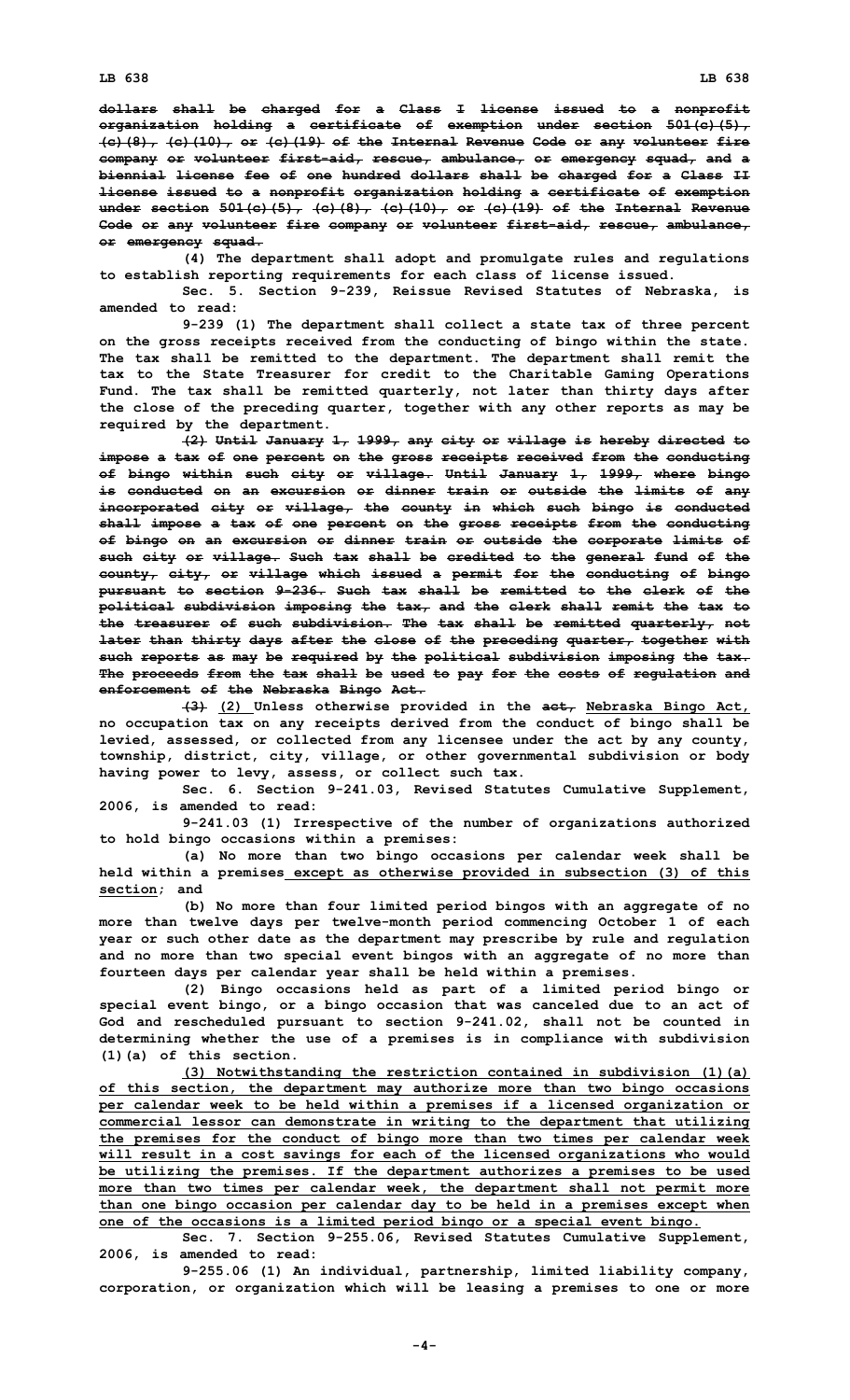**organizations for the conduct of bingo and which will receive more than two hundred fifty dollars per month as aggregate total rent from leasing such premises for the conduct of bingo shall first obtain <sup>a</sup> commercial lessor's license from the department. The license shall be applied for on <sup>a</sup> form prescribed by the department and shall contain:**

**(a) The name and home address of the applicant;**

**(b) If the applicant is an individual, the applicant's social security number;**

**(c) If the applicant is not <sup>a</sup> resident of this state or is not <sup>a</sup> corporation, the full name, business address, and home address of <sup>a</sup> natural person, at least nineteen years of age, who is <sup>a</sup> resident of and living in this state designated by the applicant as <sup>a</sup> resident agent for the purpose of receipt and acceptance of service of process and other communications on behalf of the applicant;**

**(d) <sup>A</sup> designated mailing address and legal description of the premises intended to be covered by the license sought;**

**(e) The lawful capacity of the premises for public assembly purposes;**

**(f) The amount of rent to be paid or other consideration to be given directly or indirectly for each bingo occasion to be conducted; and**

**(g) Any other information which the department deems necessary.**

**(2)(a) Except as otherwise provided in this subsection, an (2) An application for <sup>a</sup> commercial lessor's license shall be accompanied by <sup>a</sup> biennial fee of one two hundred dollars for each premises the applicant is seeking to lease pursuant to subsection (1) of this section. <sup>A</sup> commercial lessor who desires to lease more than one premises for the conduct of bingo shall file <sup>a</sup> separate application and pay <sup>a</sup> separate fee for each such premises.**

**(b) Commencing October 1, 2001, the biennial license fee for <sup>a</sup> commercial lessor shall be two hundred dollars for each premises the applicant is seeking to lease pursuant to subsection (1) of this section.**

**(3) The information required by this section shall be kept current. The commercial lessor shall notify the department within thirty days of any changes to the information contained on or with the application.**

**(4) <sup>A</sup> commercial lessor who will be leasing or renting bingo equipment in conjunction with his or her premises shall obtain such equipment only from <sup>a</sup> licensed distributor, except that <sup>a</sup> commercial lessor shall not purchase or otherwise obtain disposable paper bingo cards from any source.**

**(5) <sup>A</sup> commercial lessor, the owner of <sup>a</sup> premises, and all parties who lease or sublease <sup>a</sup> premises which ultimately is leased to an organization for the conduct of bingo shall not be involved directly with the conduct of any bingo occasion regulated by the Nebraska Bingo Act which may include, but not be limited to, the managing, operating, promoting, advertising, or administering of bingo. Such persons shall not derive any financial gain from any gaming activities regulated by Chapter 9 except as provided in subsection (4) of section 9-347 if the individual is licensed as <sup>a</sup> pickle card operator, if the individual is licensed as <sup>a</sup> lottery operator or authorized sales outlet location pursuant to the Nebraska County and City Lottery Act, or if the individual is contracted with as <sup>a</sup> lottery game retailer pursuant to the State Lottery Act.**

**(6) <sup>A</sup> nonprofit organization owning its own premises which in turn rents or leases its premises solely to its own auxiliary shall be exempt from the licensing requirements contained in this section.**

**Sec. 8. Section 9-266, Reissue Revised Statutes of Nebraska, is amended to read:**

**9-266 (1) Except in accordance with <sup>a</sup> proper judicial order or as otherwise provided by this section or other law, it shall be <sup>a</sup> Class I misdemeanor for the Tax Commissioner or any employee or agent of the Tax Commissioner to make known, in any manner whatsoever, the contents of any reports or records submitted by <sup>a</sup> licensed distributor or manufacturer or the contents of any personal history reports submitted by any licensee or license applicant to the department pursuant to the Nebraska Bingo Act and any rules and regulations adopted and promulgated pursuant to such act.**

**(2) Nothing in this section shall be construed to prohibit (a) the delivery to <sup>a</sup> licensee, his or her duly authorized representative, or his or her successors, receivers, trustees, personal representatives, administrators, assignees, or guarantors, if directly interested, <sup>a</sup> certified copy of any report or record, (b) the publication of statistics so classified as to prevent the identification of particular reports or records, (c) the inspection by the Attorney General, <sup>a</sup> county attorney, or other legal representative of the state of reports or records submitted by <sup>a</sup> licensed distributor or manufacturer when information on the reports or records**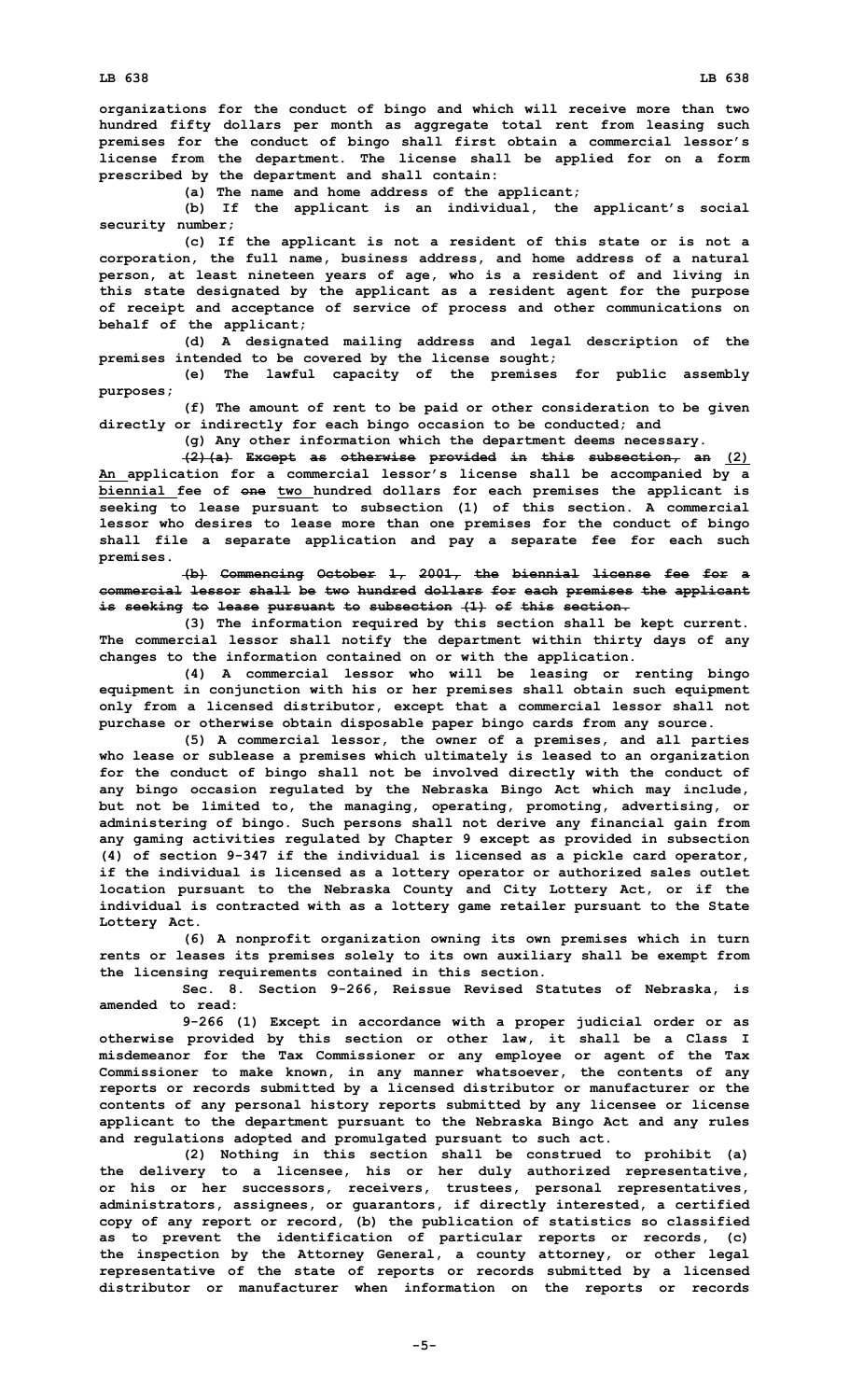**is considered by the Attorney General, county attorney, or other legal representative to be relevant to any action or proceeding instituted by the licensee or against whom an action or proceeding is being considered or has been commenced by any state agency or county, (d) the furnishing of any information to the United States Government or to states allowing similar privileges to the Tax Commissioner, (e) the disclosure of information and records to <sup>a</sup> collection agency contracting with the Tax Commissioner for the collection of delinquent taxes under the Nebraska Bingo Act, (f) the publication or disclosure of final administrative opinions and orders made by the Tax Commissioner in the adjudication of license or permit denials, suspensions, cancellations, or revocations, (g) the release of any application, without the contents of any submitted personal history report or social security number, filed with the department to obtain <sup>a</sup> license or permit to conduct activities under the act, which shall be deemed <sup>a</sup> public record, (h) the release of any report filed pursuant to section 9-255.05 or any other report filed by <sup>a</sup> licensee pursuant to the act, which shall be deemed <sup>a</sup> public record, or (i) the notification of an applicant, <sup>a</sup> licensee, or <sup>a</sup> licensee's duly authorized representative of the existence of and the grounds for an administrative action to deny the license application of, to revoke, cancel, or suspend the license of, or to levy an administrative fine upon any agent or employee of the applicant, the licensee, or any other person upon whom the applicant or licensee relies to conduct activities authorized by the act.**

**(3) Nothing in this section shall prohibit the Tax Commissioner or any employee or agent of the Tax Commissioner from making known the names of persons, firms, or corporations licensed or issued <sup>a</sup> permit to conduct activities under the act, the locations at which such activities are conducted by licensees or permittees, or the dates on which such licenses or permits were issued.**

**(4) Notwithstanding subsection (1) of this section, the Tax Commissioner may permit the Postal Inspector of the United States Postal Service or his or her delegates to inspect reports or records submitted by <sup>a</sup> licensed distributor or manufacturer pursuant to the act when information on the reports or records is relevant to any action or proceeding instituted or being considered by the United States Postal Service against such person for the fraudulent use of the mails to carry and deliver false and fraudulent tax returns to the Tax Commissioner with the intent to defraud the State of Nebraska or to evade the payment of Nebraska state taxes.**

**(5) Notwithstanding subsection (1) of this section, the Tax Commissioner may permit other tax officials of this state to inspect reports or records submitted pursuant to the act, but such inspection shall be permitted only for purposes of enforcing <sup>a</sup> tax law and only to the extent and under the conditions prescribed by the rules and regulations of the Tax Commissioner.**

**Sec. 9. Section 9-328, Revised Statutes Cumulative Supplement, 2006, is amended to read:**

**9-328 (1)(a) Except as otherwise provided in this subsection, all (1) All licenses to conduct <sup>a</sup> lottery by the sale of pickle cards and licenses issued to utilization-of-funds members shall expire on September 30 of each year or such other date as the department may prescribe by rule and regulation and may be renewed annually. as provided in this section and may be renewed biennially. An application for license renewal shall be submitted to the department at least forty-five days prior to the expiration date of the license unless such application only pertains to the conduct of <sup>a</sup> lottery by the sale of pickle cards at <sup>a</sup> special function as provided in section 9-345.01.**

**(b) Commencing October 1, 2001, <sup>a</sup> (2) <sup>A</sup> license to conduct <sup>a</sup> lottery by the sale of pickle cards issued to <sup>a</sup> nonprofit organization holding <sup>a</sup> certificate of exemption under section 501(c)(3) or (c)(4) of the Internal Revenue Code and any license issued to <sup>a</sup> utilization-of-funds member for such nonprofit organization shall be <sup>a</sup> biennial license, shall expire on September 30 of each odd-numbered year or on such other date as the department may prescribe by rule and regulation. , and may be renewed biennially. The biennial license fee for <sup>a</sup> utilization-of-funds member shall be forty dollars.**

**(c) Commencing October 1, 2002, <sup>a</sup> (3) <sup>A</sup> license to conduct <sup>a</sup> lottery by the sale of pickle cards issued to <sup>a</sup> nonprofit organization holding <sup>a</sup> certificate of exemption under section 501(c)(5), (c)(7), (c)(8), (c)(10), or (c)(19) of the Internal Revenue Code or any volunteer fire company or volunteer first-aid, rescue, ambulance, or emergency squad and any license issued to <sup>a</sup> utilization-of-funds member for such nonprofit organization or volunteer fire company or volunteer first-aid, rescue, ambulance, or emergency squad shall be <sup>a</sup> biennial license, shall expire on September 30 of each**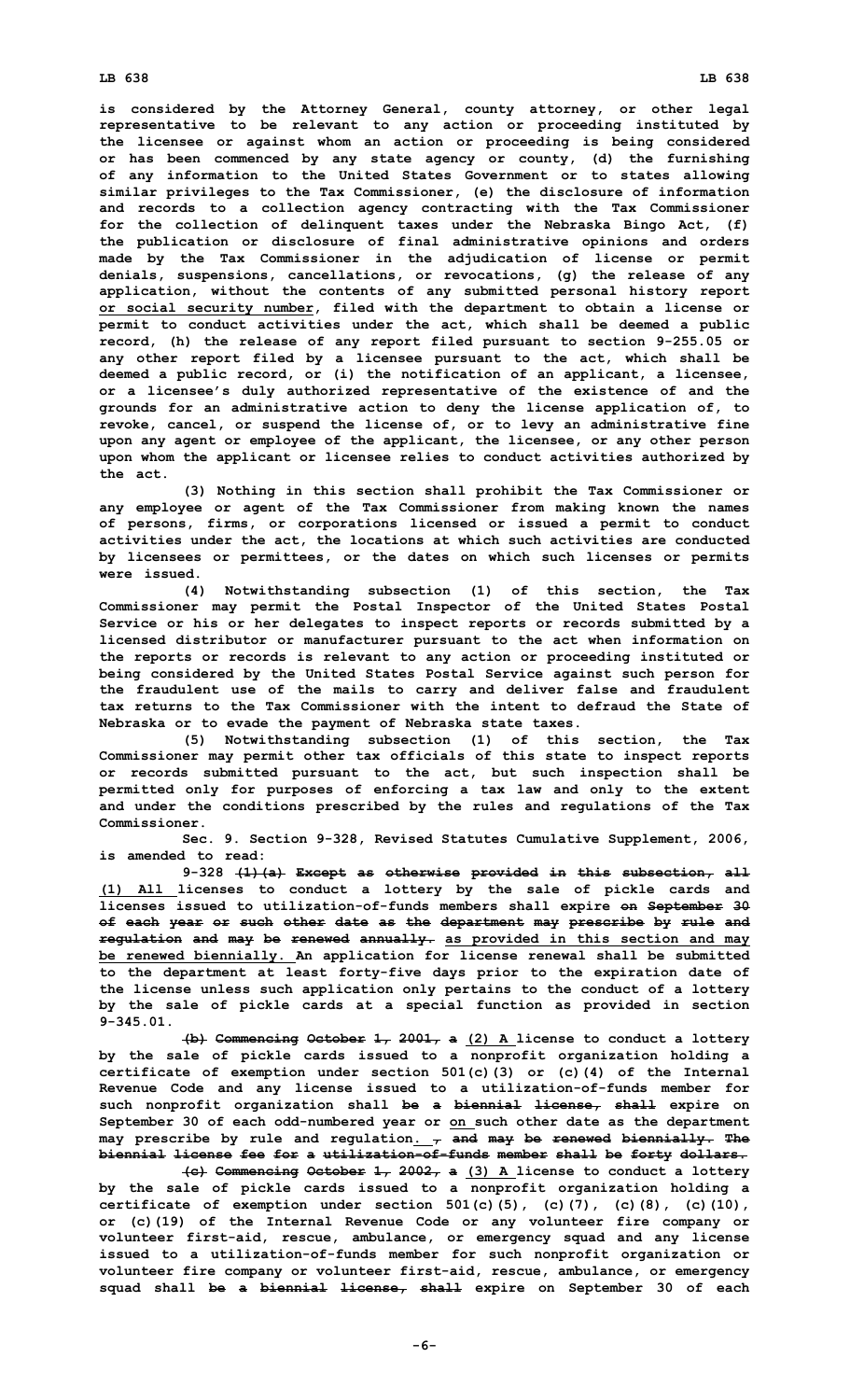**even-numbered year or on such other date as the department may prescribe by rule and regulation. , and may be renewed biennially. The biennial license fee for <sup>a</sup> utilization-of-funds member shall be forty dollars.**

**(2) (4) The department shall establish classes of licenses for licensed organizations based upon the manner in which the licensed organization intends to sell the pickle cards. The classes shall include:**

**(a) Class <sup>I</sup> licenses which shall include organizations which sell individual pickle cards only at the organization's designated premises and at the organization's licensed regularly scheduled bingo occasions pursuant to the Nebraska Bingo Act; and**

**(b) Class II licenses which shall include organizations which sell the pickle cards on the premises of one or more licensed pickle card operators.**

**A licensed organization holding <sup>a</sup> Class II license shall be required to market and deliver its pickle cards by <sup>a</sup> licensed sales agent.**

**(3)(a) Except as otherwise provided in this subsection, <sup>a</sup> license fee of one (5) A biennial license fee of two hundred dollars shall be charged for each Class I license, one hundred fifty three hundred dollars for each Class II license, and twenty forty dollars for <sup>a</sup> license for each utilization-of-funds member.**

**(b) Commencing October 1, 2001, <sup>a</sup> biennial license fee of two hundred dollars shall be charged for <sup>a</sup> Class I license issued to <sup>a</sup> nonprofit organization holding <sup>a</sup> certificate of exemption under section 501(c)(3) or (c)(4) of the Internal Revenue Code, and <sup>a</sup> biennial license fee of three hundred dollars shall be charged for <sup>a</sup> Class II license issued to <sup>a</sup> nonprofit organization holding <sup>a</sup> certificate of exemption under section 501(c)(3) or (c)(4) of the Internal Revenue Code. Commencing October 1, 2002, <sup>a</sup> biennial license fee of two hundred dollars shall be charged for <sup>a</sup> Class I license issued to <sup>a</sup> nonprofit organization holding <sup>a</sup> certificate of exemption under section 501(c)(5), (c)(7), (c)(8), (c)(10), or (c)(19) of the Internal Revenue Code or any volunteer fire company or volunteer first-aid, rescue, ambulance, or emergency squad and <sup>a</sup> biennial license fee of three hundred dollars shall be charged for <sup>a</sup> Class II license issued to <sup>a</sup> nonprofit organization holding <sup>a</sup> certificate of exemption under section 501(c)(5), (c)(7), (c)(8), (c)(10), or (c)(19) of the Internal Revenue Code or any volunteer fire company or volunteer first-aid, rescue, ambulance, or emergency squad.**

**(4) (6) The department shall adopt and promulgate rules and regulations establishing reporting requirements for each class of license.**

**Sec. 10. Section 9-329, Revised Statutes Cumulative Supplement, 2006, is amended to read:**

**9-329 (1) Unless otherwise authorized by the department, no person shall market, sell, or deliver any pickle card unit to any pickle card operator without first obtaining <sup>a</sup> sales agent license.**

**(2) Any person wishing to operate as <sup>a</sup> sales agent in this state shall file an application with the department for <sup>a</sup> license on <sup>a</sup> form prescribed by the department. Each application for <sup>a</sup> license shall include (a) the name, address, and social security number of the person applying for the license, (b) the name and state identification number of the licensed organization for which any pickle card units are to be marketed or sold by the applicant, and (c) such other information which the department deems necessary.**

**(3) <sup>A</sup> statement signed by the person licensed as <sup>a</sup> utilization-of-funds member signifying that such licensed organization approves the applicant to act as <sup>a</sup> sales agent on behalf of such organization shall accompany each sales agent's application for <sup>a</sup> license. No person licensed as <sup>a</sup> utilization-of-funds member shall be licensed as <sup>a</sup> sales agent.**

**(4)(a) Except as otherwise provided in this subsection, <sup>a</sup> fee of fifty A biennial fee of one hundred dollars shall be charged for each license issued pursuant to this section. The department shall remit the proceeds from such fee to the State Treasurer for credit to the Charitable Gaming Operations Fund. Such licenses shall expire on September 30 of each year or such other date which the department may prescribe by rule and regulation and may be renewed annually. as prescribed in this section and may be renewed biennially. An application for license renewal shall be submitted to the department at least forty-five days prior to the expiration date of the license.**

**(b) Commencing October 1, 2001, <sup>a</sup> <sup>A</sup> sales agent license issued to <sup>a</sup> person on behalf of <sup>a</sup> nonprofit organization holding <sup>a</sup> certificate of exemption under section 501(c)(3) or (c)(4) of the Internal Revenue Code shall be <sup>a</sup> biennial license, shall expire on September 30 of each odd-numbered year or on such other date as the department may prescribe by rule and regulation. A , and may be renewed biennially. The biennial license fee for <sup>a</sup> sales agent shall be one hundred dollars. Commencing October 1, 2002, <sup>a</sup> sales agent**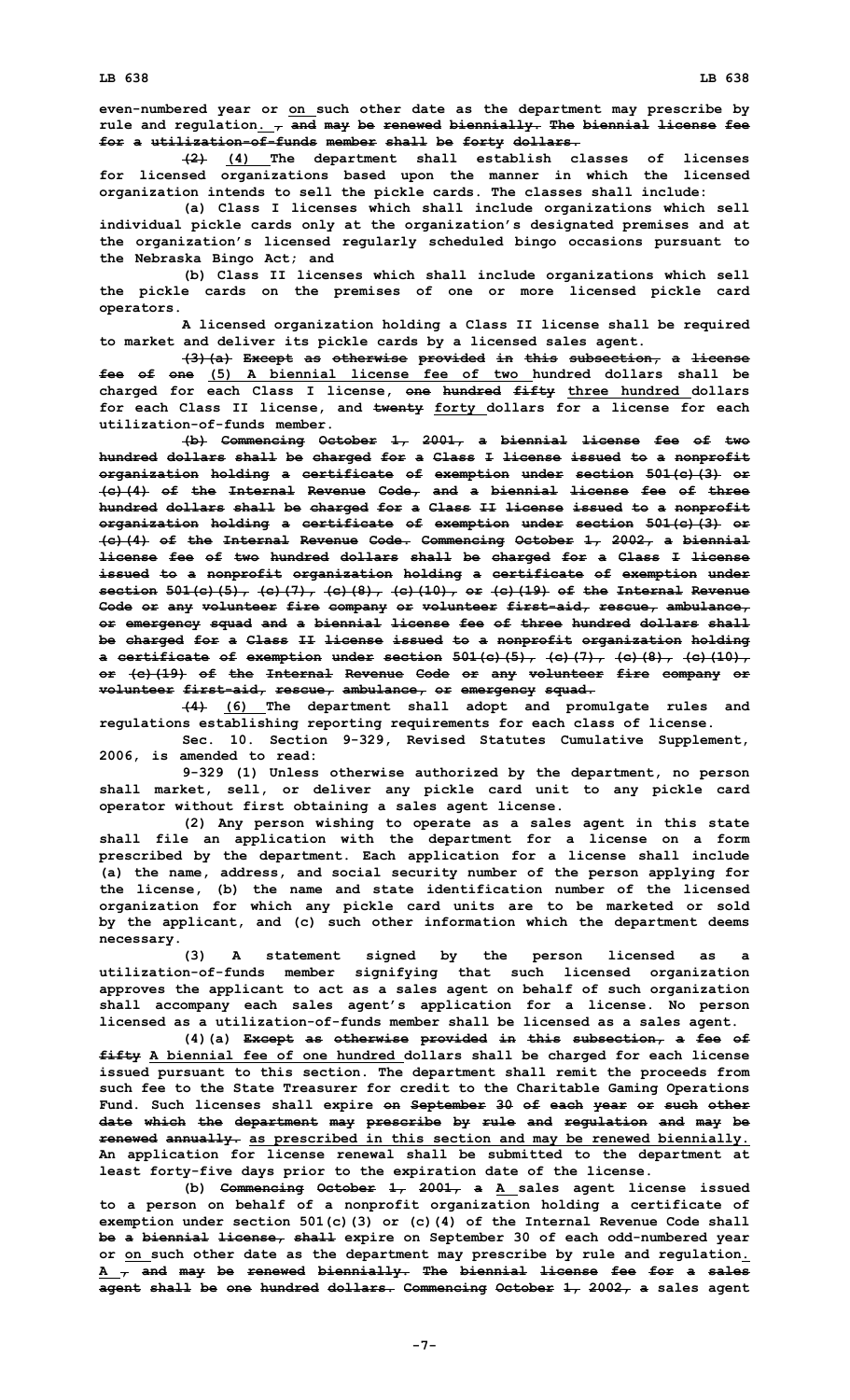**license issued to <sup>a</sup> person on behalf of <sup>a</sup> nonprofit organization holding <sup>a</sup> certificate of exemption under section 501(c)(5), (c)(7), (c)(8), (c)(10), or (c)(19) of the Internal Revenue Code or any volunteer fire company or volunteer first-aid, rescue, ambulance, or emergency squad shall be <sup>a</sup> biennial license, shall expire on September 30 of each even-numbered year or on such other date as the department may prescribe by rule and regulation. , and may be renewed biennially. The biennial license fee for <sup>a</sup> sales agent license shall be one hundred dollars.**

**(5) The information required by this section shall be kept current. A sales agent shall notify the department within thirty days if any information in the application is no longer correct and shall supply the correct information.**

**(6) The department may prescribe <sup>a</sup> separate application form for renewal purposes.**

**(7) The department may issue <sup>a</sup> temporary license pending receipt of additional information or further inquiry.**

**Sec. 11. Section 9-329.02, Revised Statutes Cumulative Supplement, 2006, is amended to read:**

**9-329.02 (1) <sup>A</sup> pickle card operator shall not be eligible to sell individual pickle cards as opportunities to participate in <sup>a</sup> lottery by the sale of pickle cards without first obtaining <sup>a</sup> license.**

**(2) Any sole proprietorship, partnership, limited liability company, or corporation wishing to operate as <sup>a</sup> pickle card operator in this state shall file an application with the department for <sup>a</sup> license on <sup>a</sup> form prescribed by the department. Each application for <sup>a</sup> license shall include (a) the name, address, and state identification number of the sole proprietorship, partnership, limited liability company, or corporation applying for the license, (b) <sup>a</sup> description of the premises on which the pickle cards will be sold or offered for sale, (c) if the applicant is an individual, the applicant's social security number, and (d) such other information which the department deems necessary. The information required by this subsection shall be kept current. A pickle card operator shall notify the department within thirty days if any information in the application is no longer correct and shall supply the correct information.**

**(3)(a) Except as otherwise provided in this subsection, <sup>a</sup> fee of fifty (3) <sup>A</sup> biennial fee of one hundred dollars shall be charged for each license issued pursuant to this section and shall be paid for by the applicant. A licensed organization shall not pay the required licensing fees of <sup>a</sup> pickle card operator as an inducement for the pickle card operator to sell individual pickle cards on its behalf. Except as otherwise provided in this subsection, such Such licenses shall expire on September 30 of each year or odd-numbered year or on such other date as the department may prescribe by rule and regulation and may be renewed annually. biennially. The department shall remit the proceeds from such license fees to the State Treasurer for credit to the Charitable Gaming Operations Fund. An application for license renewal shall be submitted to the department at least sixty days prior to the expiration date of the license.**

**(b) Commencing October 1, 2001, <sup>a</sup> pickle card operator license shall be <sup>a</sup> biennial license, shall expire on September 30 of each odd-numbered year or such other date as the department may prescribe by rule and regulation, and may be renewed biennially. The biennial license fee for <sup>a</sup> pickle card operator shall be one hundred dollars.**

**(4) One license issued to any sole proprietorship, partnership, limited liability company, or corporation under this section as <sup>a</sup> pickle card operator shall cover the sole proprietorship, partnership, limited liability company, or corporation and the employees of the licensed pickle card operator. Any license issued pursuant to this section shall be valid only for the sole proprietorship, partnership, limited liability company, or corporation in the name of which it was issued and shall allow the sale of individual pickle cards only on the premises described in the pickle card operator's application for <sup>a</sup> license. A pickle card operator's license may not be transferred under any circumstances including change of ownership.**

**(5) The department may prescribe <sup>a</sup> separate application form for renewal purposes.**

**(6) <sup>A</sup> licensed pickle card operator shall not sell individual pickle cards on behalf of <sup>a</sup> licensed organization until an authorization has been obtained from the department by the licensed organization. The licensed organization shall file an application with the department for such authorization on <sup>a</sup> form prescribed by the department. Each application for an authorization shall include (a) the name, address, and state identification number of the licensed pickle card operator and (b) such other information which the department deems necessary. The application shall include <sup>a</sup>**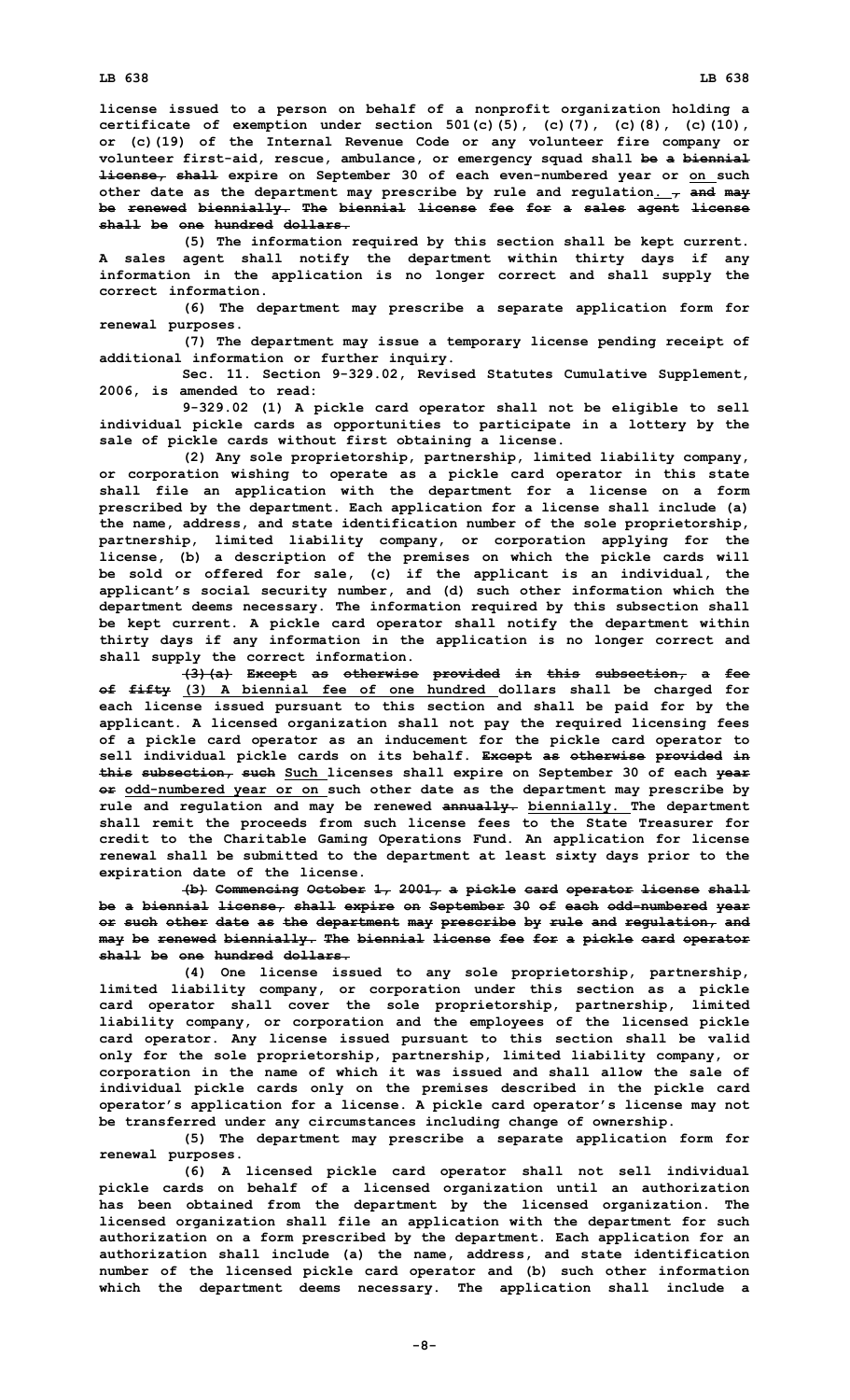**statement signed by <sup>a</sup> person licensed as <sup>a</sup> utilization-of-funds member signifying that such licensed organization approves the pickle card operator to sell individual pickle cards on behalf of such organization.**

**(7) <sup>A</sup> pickle card operator may sell individual pickle cards on behalf of more than one licensed organization. Each licensed organization for which the pickle card operator desires to sell individual pickle cards shall obtain the authorization described in subsection (6) of this section.**

**(8) <sup>A</sup> pickle card operator who sells individual pickle cards through <sup>a</sup> coin-operated or currency-operated dispensing device shall purchase, lease, or rent its own equipment. If such equipment is obtained from <sup>a</sup> licensed organization or distributor, it shall be purchased, leased, or rented at <sup>a</sup> rate not less than fair market value. A licensed organization or distributor shall not provide such equipment to <sup>a</sup> pickle card operator free of charge or at <sup>a</sup> rate less than fair market value as an inducement for the pickle card operator to sell <sup>a</sup> licensed organization's individual pickle cards. The department may require <sup>a</sup> licensed organization, distributor, or pickle card operator to provide such documentation as the department deems necessary to verify that <sup>a</sup> pickle card operator has purchased, leased, or rented the equipment for <sup>a</sup> rate not less than fair market value.**

**(9) No pickle card operator shall generate revenue from the sale of individual pickle cards which exceeds the revenue generated from other retail sales on an annual basis. For purposes of this subsection, retail sales shall not include revenue generated from other charitable gaming activities authorized by Chapter 9.**

**Sec. 12. Section 9-356, Reissue Revised Statutes of Nebraska, is amended to read:**

**9-356 (1) Except in accordance with <sup>a</sup> proper judicial order or as otherwise provided by this section or other law, it shall be <sup>a</sup> Class I misdemeanor for the Tax Commissioner or any employee or agent of the Tax Commissioner to make known, in any manner whatsoever, the contents of any tax return or any reports or records submitted by <sup>a</sup> licensed distributor or manufacturer or the contents of any personal history reports submitted by any licensee or license applicant to the department pursuant to the Nebraska Pickle Card Lottery Act and any rules and regulations adopted and promulgated pursuant to such act.**

**(2) Nothing in this section shall be construed to prohibit (a) the delivery to <sup>a</sup> taxpayer, licensee, or his or her duly authorized representative or his or her successors, receivers, trustees, executors, administrators, assignees, or guarantors, if directly interested, <sup>a</sup> certified copy of any tax return or report or record, (b) the publication of statistics so classified as to prevent the identification of particular tax returns or reports or records, (c) the inspection by the Attorney General, <sup>a</sup> county attorney, or other legal representative of the state of tax returns or reports or records submitted by <sup>a</sup> licensed distributor or manufacturer when information on the tax returns or reports or records is considered by the Attorney General, county attorney, or other legal representative to be relevant to any action or proceeding instituted by the taxpayer or licensee or against whom an action or proceeding is being considered or has been commenced by any state agency or county, (d) the furnishing of any information to the United States Government or to states allowing similar privileges to the Tax Commissioner, (e) the disclosure of information and records to <sup>a</sup> collection agency contracting with the Tax Commissioner for the collection of delinquent taxes under the Nebraska Pickle Card Lottery Act, (f) the publication or disclosure of final administrative opinions and orders made by the Tax Commissioner in the adjudication of license denials, suspensions, cancellations, or revocations or the levying of fines, (g) the release of any application, without the contents of any submitted personal history report or social security number, filed with the department to obtain <sup>a</sup> license to conduct activities under the act, which shall be deemed <sup>a</sup> public record, (h) the release of any report filed pursuant to section 9-349 or any other report filed by <sup>a</sup> licensed organization, sales agent, or pickle card operator pursuant to the act, which shall be deemed <sup>a</sup> public record, or (i) the notification of an applicant, <sup>a</sup> licensee, or <sup>a</sup> licensee's duly authorized representative of the existence of and the grounds for any administrative action to deny the license application of, to revoke, cancel, or suspend the license of, or to levy an administrative fine upon any agent or employee of the applicant, the licensee, or any other person upon whom the applicant or licensee relies to conduct activities authorized by the act.**

**(3) Nothing in this section shall prohibit the Tax Commissioner or any employee or agent of the Tax Commissioner from making known the names of persons, firms, or corporations licensed to conduct activities under the act, the locations at which such activities are conducted by license holders, or**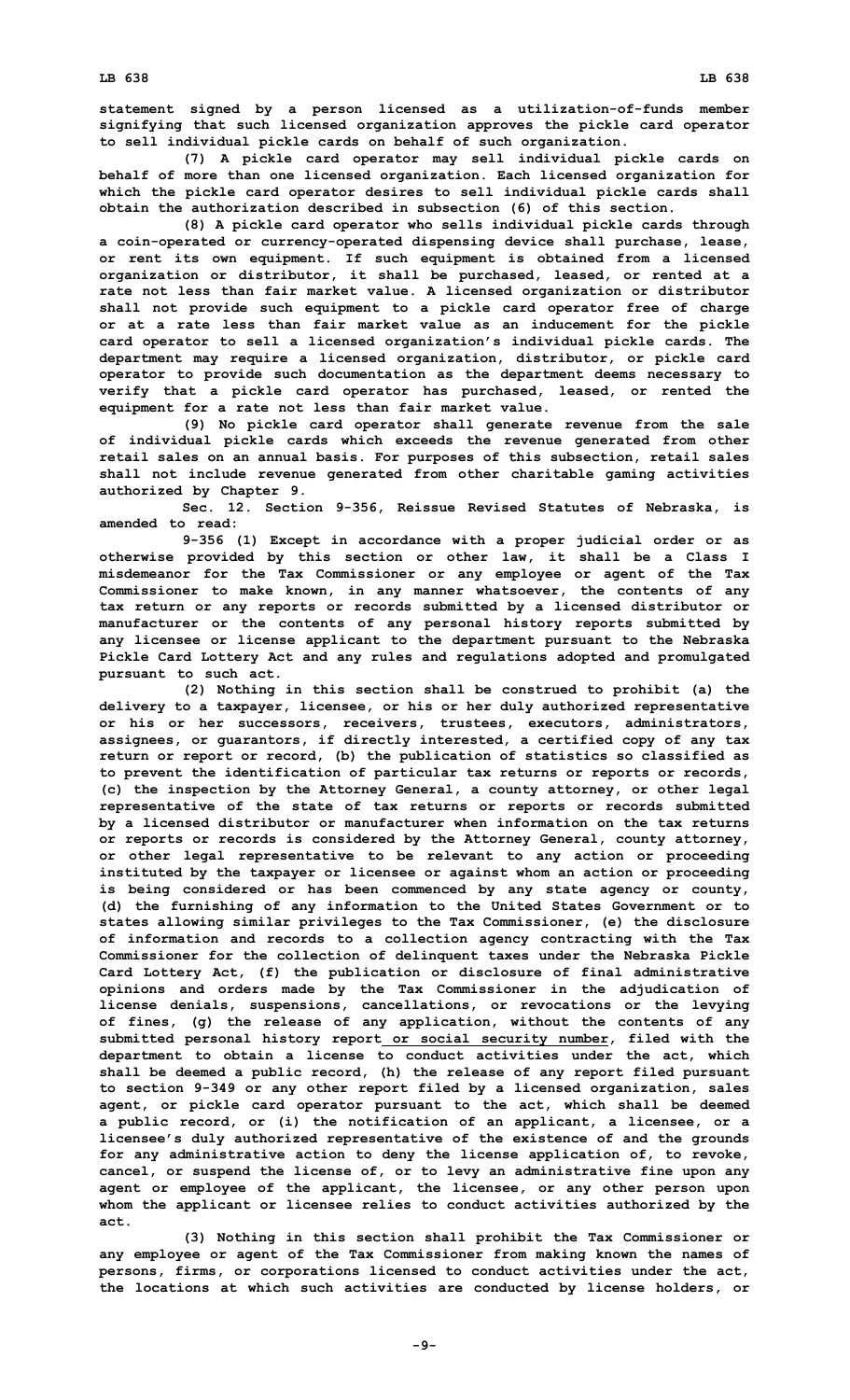**the dates on which such licenses were issued.**

**(4) Notwithstanding subsection (1) of this section, the Tax Commissioner may permit the Postal Inspector of the United States Postal Service or his or her delegates to inspect <sup>a</sup> tax return or reports or records submitted by <sup>a</sup> licensed distributor or manufacturer pursuant to the act when information on the returns or reports or records is relevant to any action or proceeding instituted or being considered by the United States Postal Service against such person for the fraudulent use of the mails to carry and deliver false and fraudulent tax returns to the Tax Commissioner with the intent to defraud the State of Nebraska or to evade the payment of Nebraska state taxes.**

**(5) Notwithstanding subsection (1) of this section, the Tax Commissioner may permit other tax officials of this state to inspect <sup>a</sup> tax return or reports or records submitted pursuant to the act, but such inspection shall be permitted only for purposes of enforcing <sup>a</sup> tax law and only to the extent and under the conditions prescribed by the rules and regulations of the Tax Commissioner.**

**Sec. 13. Section 9-424, Reissue Revised Statutes of Nebraska, is amended to read:**

**9-424 (1) Each applicant for <sup>a</sup> license to conduct <sup>a</sup> lottery or raffle shall file with the department an application on <sup>a</sup> form prescribed by the department. Each application shall include:**

**(a) The name and address of the applicant and, if the applicant is an individual, his or her social security number;**

**(b) Sufficient facts relating to the incorporation or organization of the applicant to enable the department to determine if the applicant is eligible for <sup>a</sup> license under section 9-423;**

**(c) The name and address of each officer of the applicant organization;**

**(d) The name, address, social security number, date of birth, and years of membership of <sup>a</sup> bona fide and active member of the applicant organization to be licensed as <sup>a</sup> utilization-of-funds member. Such person shall have been an active and bona fide member of the applicant organization for at least one year preceding the date the application is filed with the department unless the applicant organization can provide evidence that the one-year requirement would impose an undue hardship on the organization. Such person shall sign <sup>a</sup> sworn statement indicating that he or she agrees to comply with all provisions of the Nebraska Lottery and Raffle Act and all rules and regulations adopted pursuant to the act, that no commission, fee, rent, salary, profits, compensation, or recompense will be paid to any person or organization except payments authorized by the act, and that all net profits will be spent only for lawful purposes. The department may prescribe <sup>a</sup> separate application for such license;**

**(e) <sup>A</sup> roster of members, if the department deems it necessary and proper;**

**(f) Other information which the department deems necessary; and**

**(g) <sup>A</sup> fifteen-dollar thirty-dollar biennial license fee for the organization and <sup>a</sup> twenty-dollar forty-dollar biennial license fee for each utilization-of-funds member.**

**(2) The information required by this section shall be kept current. An organization shall notify the department within thirty days if any information in the application is no longer correct and shall supply the correct information.**

**Sec. 14. Section 9-425, Revised Statutes Cumulative Supplement, 2006, is amended to read:**

**9-425 (1) Except as otherwise provided in this section, all All licenses to conduct <sup>a</sup> lottery or raffle and licenses issued to utilization-of-funds members shall expire on September 30 of each year or such other date as the department may prescribe by rule and regulation and may be renewed annually. as provided in this section and may be renewed biennially. An application for license renewal shall be submitted to the department at least thirty days prior to the starting date of the first lottery or raffle ticket sales for the license year. biennial licensing period. The department may issue <sup>a</sup> temporary license prior to receiving all necessary information from the applicant.**

**(2) Commencing October 1, 2001, <sup>a</sup> <sup>A</sup> license to conduct <sup>a</sup> lottery or raffle issued to <sup>a</sup> nonprofit organization holding <sup>a</sup> certificate of exemption under section 501(c)(3) or (c)(4) of the Internal Revenue Code and any license issued to <sup>a</sup> utilization-of-funds member for such nonprofit organization shall be <sup>a</sup> biennial license, shall expire on September 30 of each odd-numbered year or on such other date as the department may prescribe by rule and regulation. A , and may be renewed biennially. An organization seeking to renew its license must submit its application for renewal at least thirty days**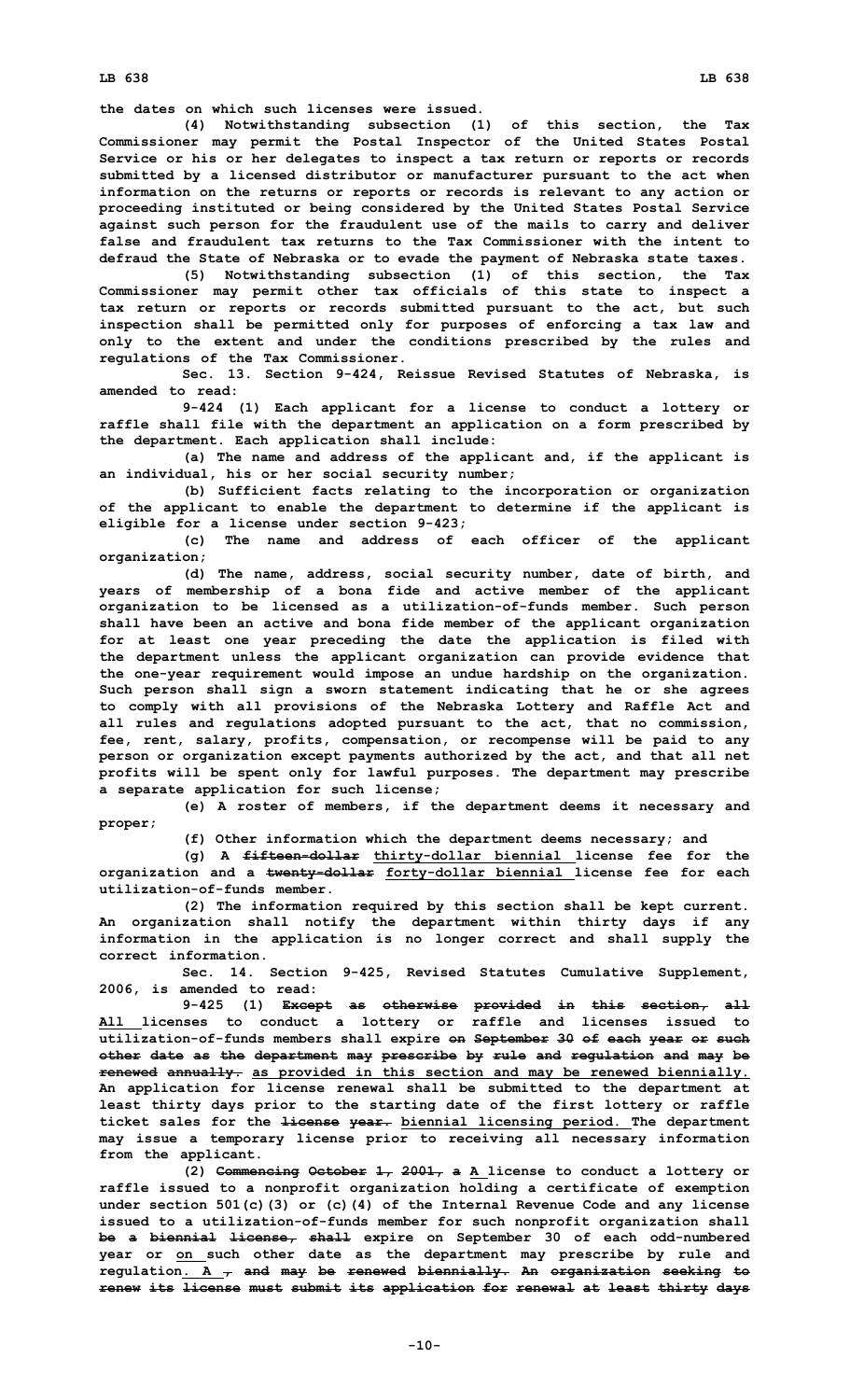**prior to the date the organization intends to begin selling lottery or raffle tickets in the new biennial licensing period. The biennial license fee to conduct <sup>a</sup> lottery or raffle shall be thirty dollars and the biennial license fee for <sup>a</sup> utilization-of-funds member shall be forty dollars. Commencing October 1, 2002, <sup>a</sup> license to conduct <sup>a</sup> lottery or raffle issued to <sup>a</sup> nonprofit organization holding <sup>a</sup> certificate of exemption under section 501 of the Internal Revenue Code, other than <sup>a</sup> nonprofit organization holding <sup>a</sup> certificate of exemption under section 501(c)(3) or (c)(4) of the code, or any volunteer fire company or volunteer first-aid, rescue, ambulance, or emergency squad, and any license issued to <sup>a</sup> utilization-of-funds member for such nonprofit organization or volunteer fire company or volunteer first-aid, rescue, ambulance, or emergency squad shall be <sup>a</sup> biennial license, shall expire on September 30 of each even-numbered year or on such other date as the department may prescribe by rule and regulation. , and may be renewed biennially. An organization seeking to renew its license must submit its application for renewal at least thirty days prior to the date the organization intends to begin selling lottery or raffle tickets in the new biennial licensing period. The biennial license fee to conduct <sup>a</sup> lottery or raffle shall be thirty dollars and the biennial license fee for <sup>a</sup> utilization-of-funds member shall be forty dollars.**

**Sec. 15. Section 9-803, Revised Statutes Cumulative Supplement, 2006, is amended to read:**

**9-803 For purposes of the State Lottery Act:**

**(1) Director shall mean the Director of the Lottery Division;**

**(2) Division shall mean the Lottery Division of the Department of Revenue;**

**(3) Lottery contractor shall mean <sup>a</sup> lottery vendor or lottery game retailer with whom the division has contracted for the purpose of providing goods or services for the state lottery;**

**(4) Lottery game shall mean any variation of the following types of games:**

**(a) An instant-win game in which disposable tickets contain certain preprinted winners which are determined by rubbing or scraping an area or areas on the tickets to match numbers, letters, symbols, or configurations, or any combination thereof, as provided by the rules of the game. An instant-win game may also provide for preliminary and grand prize drawings conducted pursuant to the rules of the game. An instant-win game shall not include the use of any pickle card as defined in section 9-315; and**

**(b) An on-line lottery game in which lottery game retailer terminals are hooked up to <sup>a</sup> central computer via <sup>a</sup> telecommunications system through which (i) <sup>a</sup> player selects <sup>a</sup> specified group of numbers or symbols out of <sup>a</sup> predetermined range of numbers or symbols and purchases <sup>a</sup> ticket bearing the player-selected numbers or symbols for eligibility in <sup>a</sup> drawing regularly scheduled in accordance with game rules or (ii) <sup>a</sup> player purchases <sup>a</sup> ticket bearing randomly selected numbers for eligibility in <sup>a</sup> drawing regularly scheduled in accordance with game rules.**

**Lottery game shall not be construed to mean any video lottery game;**

**(5) Lottery game retailer shall mean <sup>a</sup> person who contracts with or seeks to contract with the division to sell tickets in lottery games to the public;**

**(6) Lottery vendor shall mean any person who submits <sup>a</sup> bid, proposal, or offer as part of <sup>a</sup> major procurement;**

**(7) Major procurement shall mean any procurement or contract unique to the operation of the state lottery in excess of fifteen twenty-five thousand dollars for the printing of tickets used in any lottery game, security services, consulting services, advertising services, any goods or services involving the receiving or recording of number selections in any lottery game, or any goods or services involving the determination of winners in any lottery game. Major procurement shall include production of instant-win tickets, procurement of on-line gaming systems and drawing equipment, or retaining the services of <sup>a</sup> consultant who will have access to any goods or services involving the receiving or recording of number selections or determination of winners in any lottery game; and**

**(8) Ticket or lottery ticket shall mean any tangible evidence authorized by the division to prove participation in <sup>a</sup> lottery game.**

**Sec. 16. Section 9-812, Revised Statutes Cumulative Supplement, 2006, is amended to read:**

**9-812 (1) All money received from the operation of lottery games conducted pursuant to the State Lottery Act in Nebraska shall be credited to the State Lottery Operation Trust Fund, which fund is hereby created. All payments of the costs of establishing and maintaining the lottery games shall be made from the State Lottery Operation Cash Fund. In accordance with**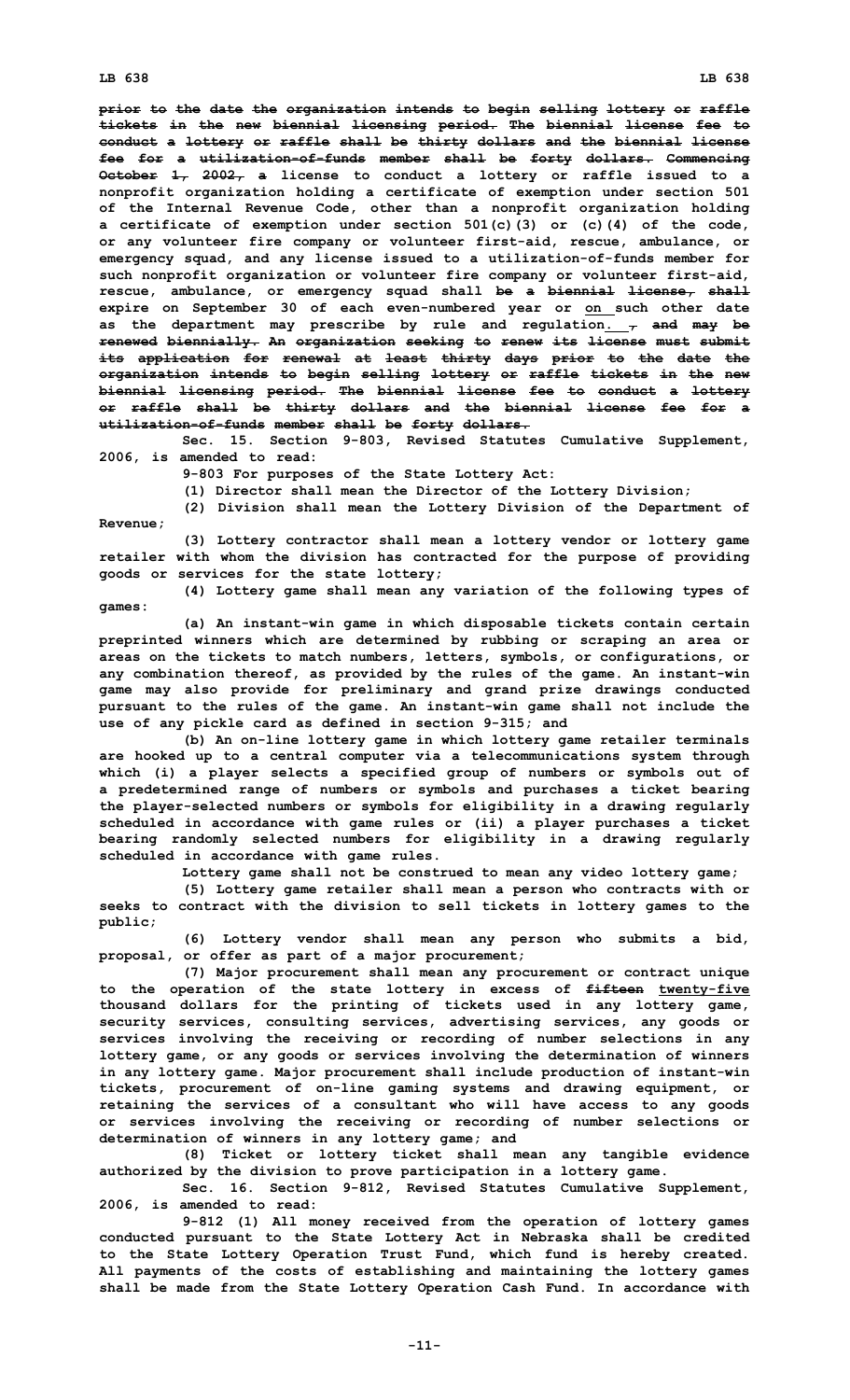**legislative appropriations, money for payments for expenses of the division shall be transferred from the State Lottery Operation Trust Fund to the State Lottery Operation Cash Fund, which fund is hereby created. All money necessary for the payment of lottery prizes shall be transferred from the State Lottery Operation Trust Fund to the State Lottery Prize Trust Fund, which fund is hereby created. The amount used for the payment of lottery prizes shall not be less than forty percent of the dollar amount of the lottery tickets which have been sold.**

**(2)(a) Beginning October 1, 2003, and until January July 1, 2008, 2009, <sup>a</sup> portion of the dollar amount of the lottery tickets which have been sold on an annualized basis shall be transferred from the State Lottery Operation Trust Fund to the Education Innovation Fund, the Nebraska Scholarship Fund, the Nebraska Environmental Trust Fund, the Nebraska State Fair Board, and the Compulsive Gamblers Assistance Fund, except that the dollar amount transferred shall not be less than the dollar amount transferred to the funds in fiscal year 2002-03.**

**(b) On and after January July 1, 2008, 2009, at least twenty-five percent of the dollar amount of the lottery tickets which have been sold on an annualized basis shall be transferred from the State Lottery Operation Trust Fund to the Education Innovation Fund, the Nebraska Scholarship Fund, the Nebraska Environmental Trust Fund, the Nebraska State Fair Board, and the Compulsive Gamblers Assistance Fund.**

**(3) Of the money available to be transferred to the Education Innovation Fund, the Nebraska Scholarship Fund, the Nebraska Environmental Trust Fund, the Nebraska State Fair Board, and the Compulsive Gamblers Assistance Fund:**

**(a) The first five hundred thousand dollars shall be transferred to the Compulsive Gamblers Assistance Fund to be used as provided in section 71-817;**

**(b) Nineteen and three-fourths percent of the money remaining after the payment of prizes and operating expenses and the initial transfer to the Compulsive Gamblers Assistance Fund shall be transferred to the Education Innovation Fund;**

**(c) Twenty-four and three-fourths percent of the money remaining after the payment of prizes and operating expenses and the initial transfer to the Compulsive Gamblers Assistance Fund shall be transferred to the Nebraska Scholarship Fund;**

**(d) Forty-four and one-half percent of the money remaining after the payment of prizes and operating expenses and the initial transfer to the Compulsive Gamblers Assistance Fund shall be transferred to the Nebraska Environmental Trust Fund to be used as provided in the Nebraska Environmental Trust Act;**

**(e) Ten percent of the money remaining after the payment of prizes and operating expenses and the initial transfer to the Compulsive Gamblers Assistance Fund shall be transferred to the Nebraska State Fair Board if the most populous city within the county in which the fair is located provides matching funds equivalent to ten percent of the funds available for transfer. Such matching funds may be obtained from the city and any other private or public entity, except that no portion of such matching funds shall be provided by the state. If the Nebraska State Fair ceases operations, ten percent of the money remaining after the payment of prizes and operating expenses and the initial transfer to the Compulsive Gamblers Assistance Fund shall be transferred to the General Fund; and**

**(f) One percent of the money remaining after the payment of prizes and operating expenses and the initial transfer to the Compulsive Gamblers Assistance Fund shall be transferred to the Compulsive Gamblers Assistance Fund to be used as provided in section 71-817.**

**(4)(a) The Education Innovation Fund is created. At least seventy-five percent of the lottery proceeds allocated to the Education Innovation Fund shall be available for disbursement.**

**(b) For fiscal year 2005-06, the Education Innovation Fund shall be allocated as follows: The first one million dollars shall be transferred to the School District Reorganization Fund, and the remaining amount shall be allocated to the General Fund after operating expenses for the Excellence in Education Council are deducted.**

**(c) For fiscal year 2006-07, the Education Innovation Fund shall be allocated as follows: The first two hundred fifty thousand dollars shall be transferred to the Attracting Excellence to Teaching Program Cash Fund to fund the Attracting Excellence to Teaching Program Act, the next one million dollars shall be transferred to the School District Reorganization Fund, and the amount remaining in the Education Innovation Fund shall be allocated, after administrative expenses, for distance education equipment and incentives**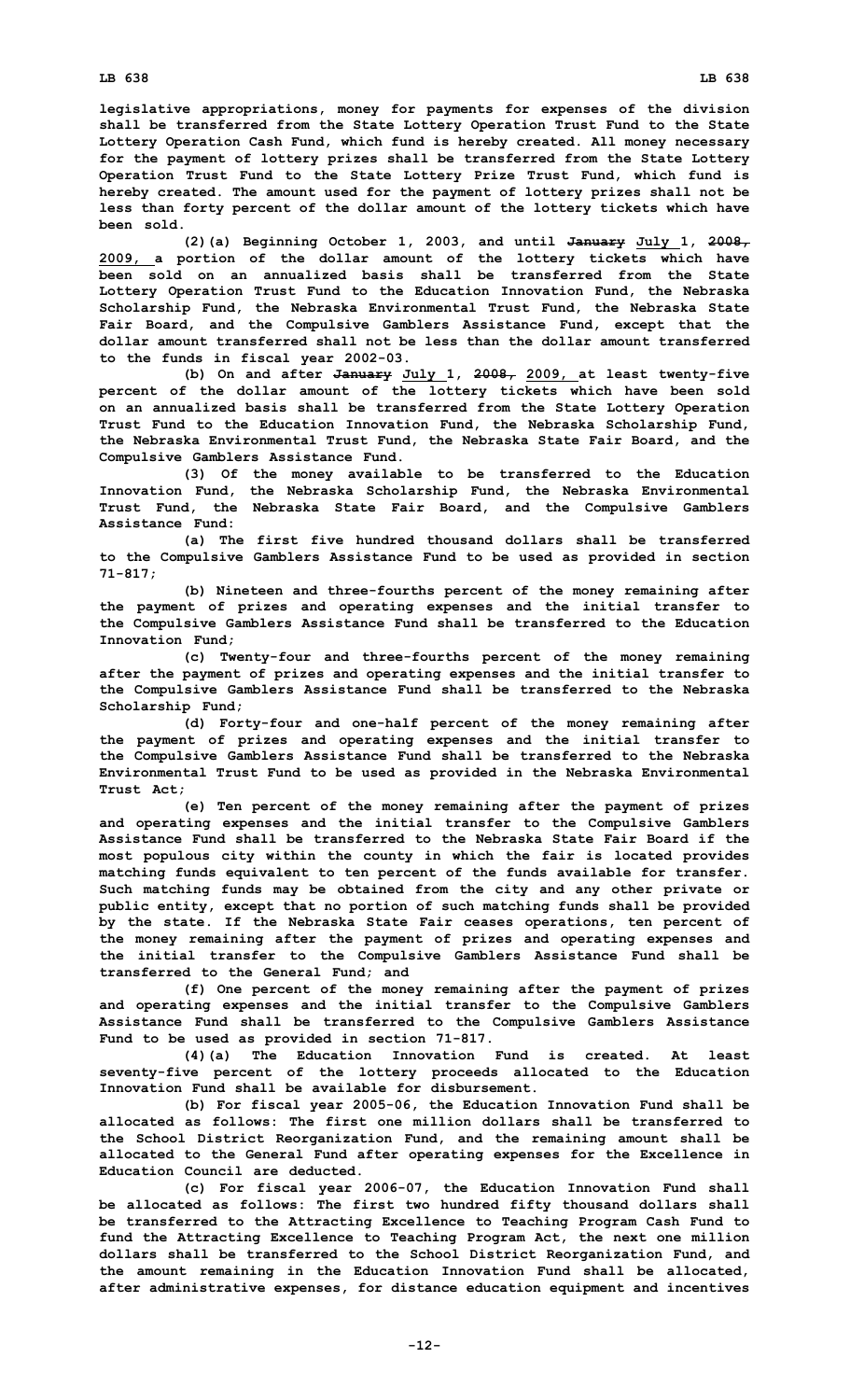**pursuant to sections 79-1336 and 79-1337.**

**(d) For fiscal year 2007-08, the Education Innovation Fund shall be allocated as follows: The first five hundred thousand dollars shall be transferred to the Attracting Excellence to Teaching Program Cash Fund to fund the Attracting Excellence to Teaching Program Act, and the amount remaining in the Education Innovation Fund shall be allocated, after administrative expenses, for distance education equipment and incentives pursuant to sections 79-1336 and 79-1337.**

**(e) For fiscal year 2008-09, the Education Innovation Fund shall be allocated as follows: The first seven hundred fifty thousand dollars shall be transferred to the Attracting Excellence to Teaching Program Cash Fund to fund the Attracting Excellence to Teaching Program Act, and the amount remaining in the Education Innovation Fund shall be allocated, after administrative expenses, for distance education equipment and incentives pursuant to sections 79-1336 and 79-1337.**

**(f) For fiscal years 2009-10 through 2015-16, the Education Innovation Fund shall be allocated as follows: The first one million dollars shall be transferred to the Attracting Excellence to Teaching Program Cash Fund to fund the Attracting Excellence to Teaching Program Act, and the amount remaining in the Education Innovation Fund shall be allocated, after administrative expenses, for distance education equipment and incentives pursuant to sections 79-1336 and 79-1337.**

**(g) For fiscal year 2016-17 and each fiscal year thereafter, the Education Innovation Fund shall be allocated, after administrative expenses, for education purposes as provided by the Legislature.**

**(5) Any money in the State Lottery Operation Trust Fund, the State Lottery Operation Cash Fund, the State Lottery Prize Trust Fund, or the Education Innovation Fund available for investment shall be invested by the state investment officer pursuant to the Nebraska Capital Expansion Act and the Nebraska State Funds Investment Act.**

**(6) Unclaimed prize money on <sup>a</sup> winning lottery ticket shall be retained for <sup>a</sup> period of time prescribed by rules and regulations. If no claim is made within such period, the prize money shall be used at the discretion of the Tax Commissioner for any of the purposes prescribed in this section.**

**Sec. 17. Section 9-833, Reissue Revised Statutes of Nebraska, is amended to read:**

**9-833 The director may contract for, purchase, or lease goods or services necessary for effectuating the purpose of the State Lottery Act. All procurements shall be subject to the act and shall be exempt from any other state law concerning the purchase of any goods or services, and all purchases in excess of fifteen twenty-five thousand dollars shall be subject to approval by the Tax Commissioner.**

**Sec. 18. Section 9-835, Reissue Revised Statutes of Nebraska, is amended to read:**

**9-835 (1) Subject to the approval of the Tax Commissioner, the director may request proposals for or enter into major procurements for effectuating the purpose of the State Lottery Act. In awarding contracts in response to requests for proposals, the director shall award such contracts to the responsible vendor who submits the lowest and best proposal which maximizes the benefits to the state in relation to the cost in the areas of security, competence, quality of product, capability, timely performance, and maximization of net revenue to benefit the public purpose of the act. All contract awards made by the director exceeding fifteen twenty-five thousand dollars shall be approved by the Tax Commissioner.**

**(2) The director may not award and the Tax Commissioner may not approve <sup>a</sup> contract with <sup>a</sup> person to serve as <sup>a</sup> lottery contractor for <sup>a</sup> major procurement if the person has made <sup>a</sup> contribution to <sup>a</sup> candidate for <sup>a</sup> state elective office as defined in section 49-1444 after March 1, 1995, and within three years preceding the award of the contract. A person shall be considered to have made <sup>a</sup> contribution if the contribution is made by the person, by an officer of the person, by <sup>a</sup> separate segregated political fund established and administered by the person as provided in section 49-1469, or by anyone acting on behalf of the person, officer, or fund. Any contract awarded in violation of the subsection shall be void.**

**(3) No contract may be assigned by <sup>a</sup> lottery contractor except by <sup>a</sup> written agreement approved by the Tax Commissioner and signed by the director. Sec. 19. Section 77-366, Revised Statutes Cumulative Supplement,**

**2006, is amended to read:**

**77-366 (1) The Tax Commissioner shall appoint or employ deputies, investigators, inspectors, agents, security personnel, and other persons as he or she deems necessary to administer and effectively enforce all provisions of the revenue laws of this state. The appointed personnel shall hold office**